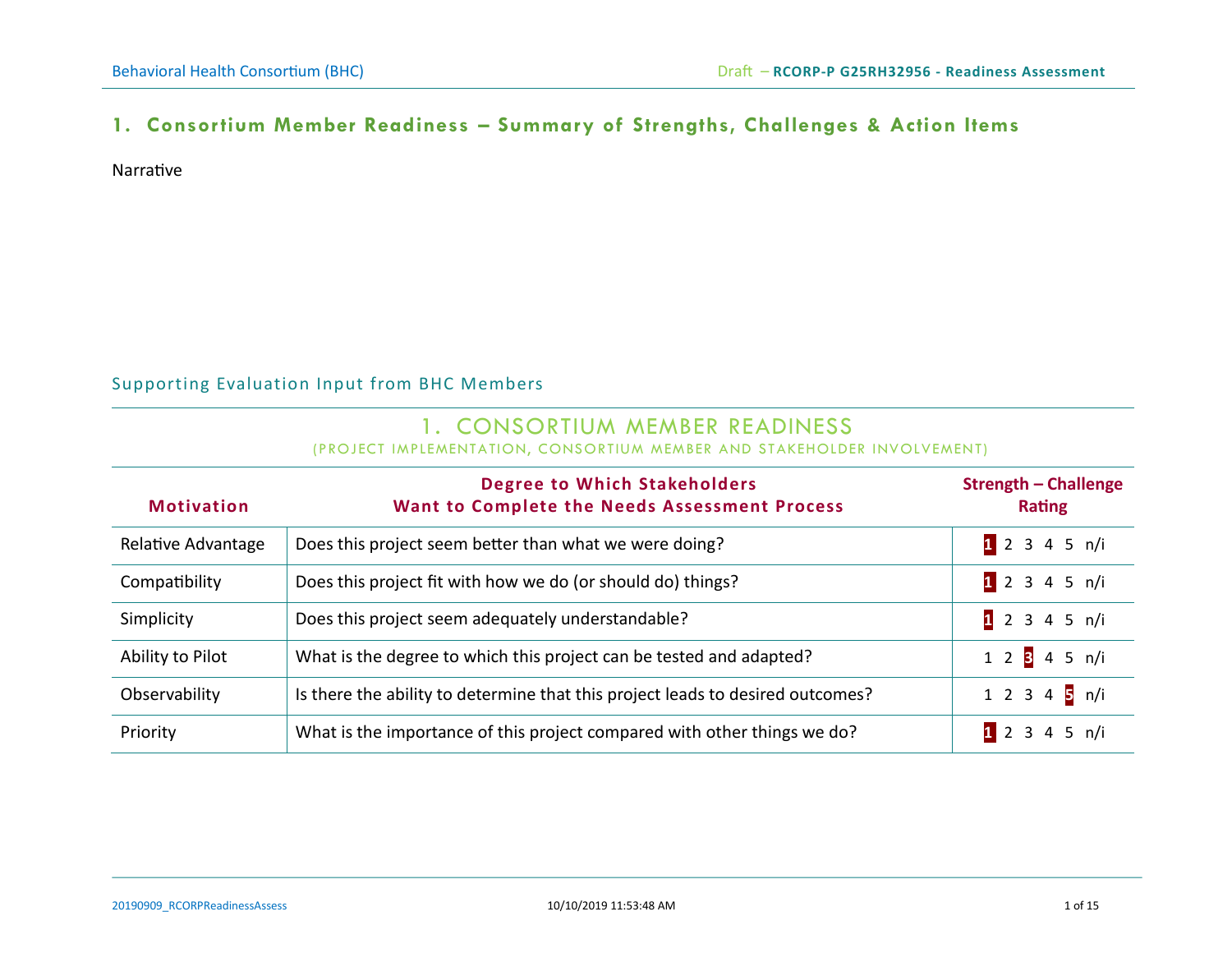#### 1. CONSORTIUM MEMBER READINESS CONT'D (PROJECT IMPLEMENTATION, CONSORTIUM MEMBER AND STAKEHOLDER INVOLVEMENT)

| <b>Task-Specific Capacity</b>            | What Is Needed to Complete This Task                                                                                                                                                                                                   | <b>Strength - Challenge</b><br><b>Rating</b> |
|------------------------------------------|----------------------------------------------------------------------------------------------------------------------------------------------------------------------------------------------------------------------------------------|----------------------------------------------|
| Project-Specific Knowledge<br>and Skills | Determine abilities needed to engage essential stakeholders; access, assess,<br>and analyze data; negotiate priorities with stakeholder concurrence; and draft<br>a set of plans.                                                      | 12345 n/i                                    |
| Consortium Membership                    | Identify individuals from the community and stakeholder organizations who<br>can work collaboratively to determine the needs that are most important to<br>local residents and to pursue meaningful strategies to address those needs. | 12345 n/i                                    |
| Champions                                | Activate well-connected persons to support and promote the importance of<br>this effort.                                                                                                                                               | 12345 n/i                                    |
| <b>Supportive Climate</b>                | Determine needed supports, processes, and resources to enable this project.                                                                                                                                                            | 1 2 3 4 5 n/i                                |
| Interorganizational<br><b>Relations</b>  | Establish relationships with organizations that support this project.                                                                                                                                                                  | 12345 n/i                                    |
| Population Representation                | Identify persons with lived experience who have encountered inequity to be<br>fully involved in this project.                                                                                                                          | 1 2 3 4 5 n/i                                |
| Intra-organizational<br><b>Relations</b> | Establish relationships with individuals in the organization who support this<br>project.                                                                                                                                              | 12345 n/i                                    |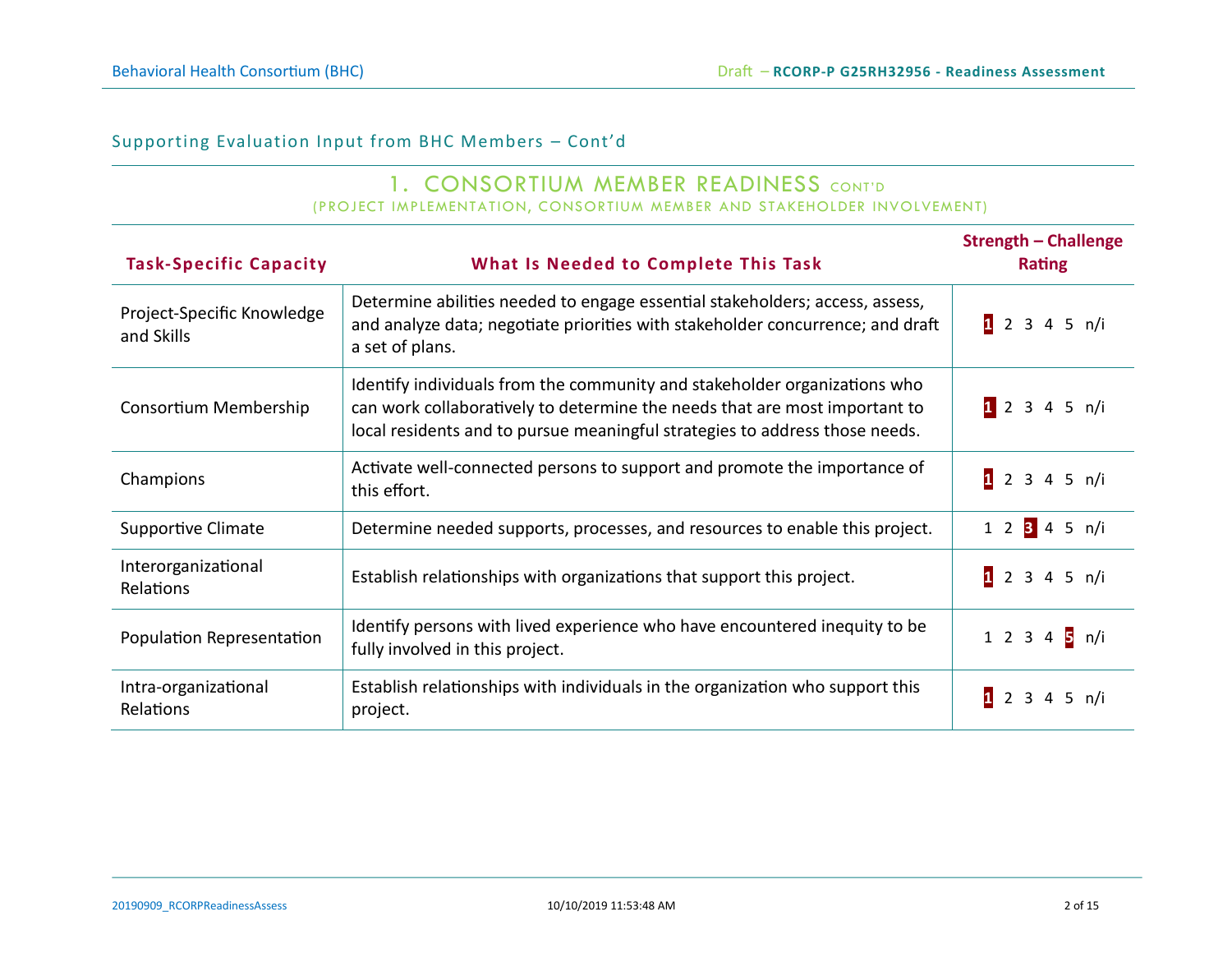# 1. CONSORTIUM MEMBER READINESS CONT'D

(PROJECT IMPLEMENTATION, CONSORTIUM MEMBER AND STAKEHOLDER INVOLVEMENT)

| General<br>Capacity         | <b>Our Overall Functioning</b>                                                                                                                                                                                                                                                               | <b>Strength - Challenge</b><br><b>Rating</b> |
|-----------------------------|----------------------------------------------------------------------------------------------------------------------------------------------------------------------------------------------------------------------------------------------------------------------------------------------|----------------------------------------------|
| Culture                     | The initiative is consistent with norms and values of how we do things.                                                                                                                                                                                                                      | 12345 n/i                                    |
| Climate                     | Participants are engaged in this process.                                                                                                                                                                                                                                                    | 12345 n/i                                    |
| Innovativeness              | Stakeholders are open to change.                                                                                                                                                                                                                                                             | $12$ 3 4 5 n/i                               |
| <b>Resource Utilization</b> | This project can acquire and allocate resources, including time, money, effort,<br>and technology.                                                                                                                                                                                           | 1 2 3 4 5 n/i                                |
| Leadership                  | Leaders can effectively engage, motivate, plan, and direct activities.                                                                                                                                                                                                                       | $12$ 3 4 5 n/i                               |
| <b>Internal Operations</b>  | This project is effective at communication and teamwork.                                                                                                                                                                                                                                     | 12345 n/i                                    |
| <b>Staff Capacities</b>     | Staff comprises enough of the right people who can get things done and have<br>specific technical knowledge to complete the necessary tasks.                                                                                                                                                 | 1 2 3 4 5 n/i                                |
| <b>Process Capacities</b>   | Meeting facilitators and interviewers are culturally competent and speak the<br>language(s) spoken by interviewees. Facilitators and interviewers are trained<br>in moderating interviews, including keeping participants on topic, facilitating<br>concurrence, and maintaining neutrality. | 12345 n/i                                    |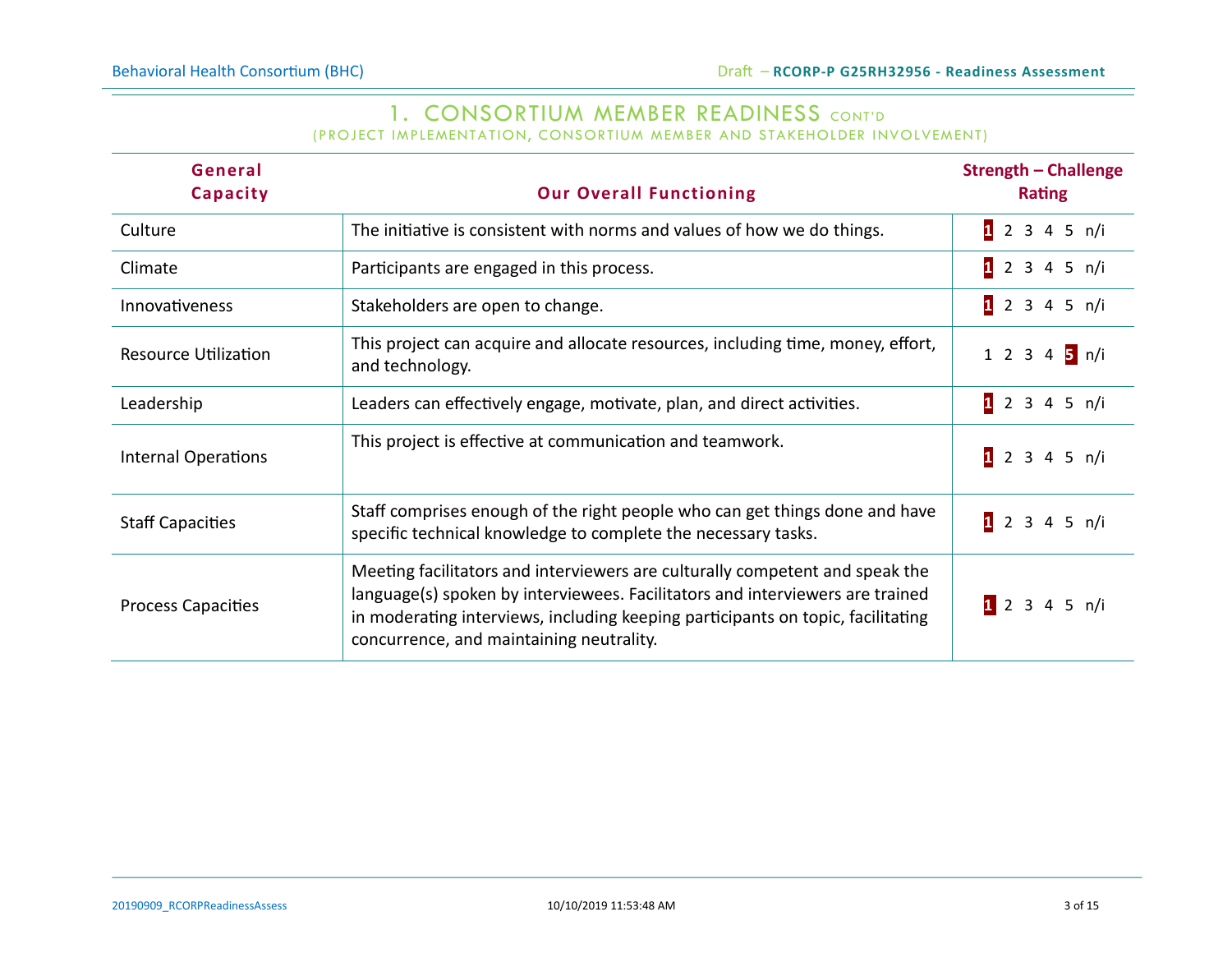## **2A. Needs Assessment - Populations of Focus - Summary of Strengths, Challenges & Actions**

Narrative

#### Supporting Evaluation Input from BHC Members

#### 2A. NEEDS ASSESSMENT FOR POPULATIONS OF FOCUS (SCOPE OF THE ISSUE, IMPORTANT CULTURAL FACTORS, AND DEMAND FOR SERVICES)

| <b>Task-Specific Capacity</b>                    | What Is Needed to Complete This Task                                                                                                                                                                                                                                                         | <b>Strength - Challenge</b><br><b>Rating</b> |
|--------------------------------------------------|----------------------------------------------------------------------------------------------------------------------------------------------------------------------------------------------------------------------------------------------------------------------------------------------|----------------------------------------------|
| <b>Existing Data Sources</b>                     | Identify and access state and county data (e.g., Treatment Episode Data Set,<br>Statewide Epidemiological Outcomes Workgroup, emergency department<br>[ED]/hospital records, criminal justice involvement).                                                                                  | 12345 n/i                                    |
| Relevant Local<br><b>Quantitative Data</b>       | Review data and estimate prevalence of and demand for services. Use data to<br>support/inform possible community-level approaches and identify gaps in data.<br>Take steps to avoid bias.                                                                                                    | 1 2 3 4 5 n/i                                |
| Relevant Local<br><b>Qualitative Data</b>        | Use focus groups and key informant interviews to fill in where quantitative data<br>may be unavailable. Use focus groups and key informant interviews to better<br>identify and develop a profile of diverse populations, increase understanding of<br>quantitative data, and minimize bias. | 12345 n/i                                    |
| <b>Essential Local</b><br>Stakeholders           | Obtain perspectives on the scope of the problem, its priority, and level of<br>collaboration to define the cultural makeup of communities.                                                                                                                                                   | 12345 n/i                                    |
| <b>Essential Regional</b><br><b>Stakeholders</b> | Obtain perspectives on the scope of the problem, its priority, and level of<br>collaboration to define the cultural makeup of communities.                                                                                                                                                   | 1 2 3 4 5 n/i                                |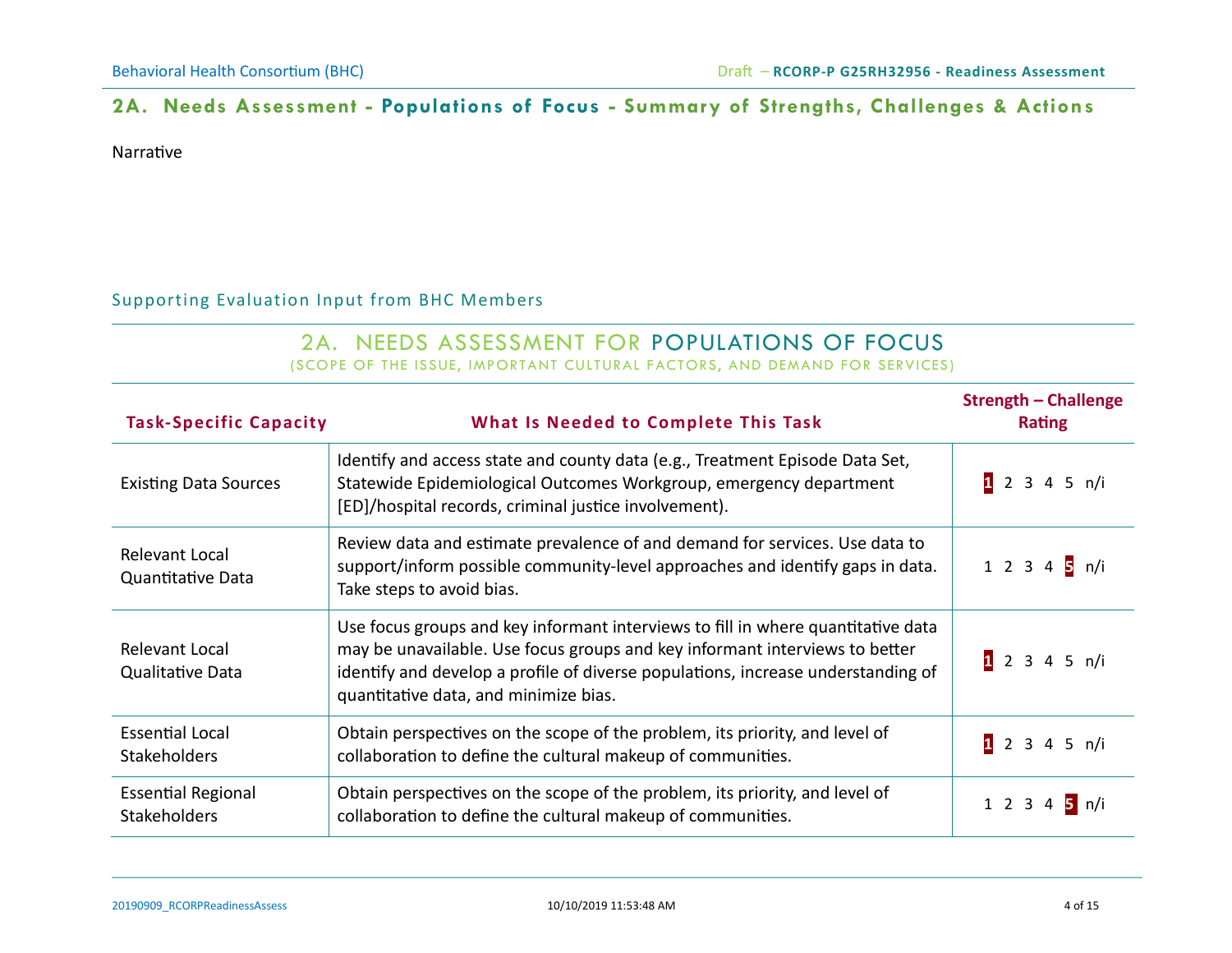# 2A. NEEDS ASSESSMENT FOR POPULATIONS OF FOCUS CONT'D

(SCOPE OF THE ISSUE, IMPORTANT CULTURAL FACTORS, AND DEMAND FOR SERVICES)

| <b>Task-Specific Capacity</b>                                                                                                                                          | What Is Needed to Complete This Task                                                                                                                                                                                               | <b>Strength - Challenge</b><br><b>Rating</b> |
|------------------------------------------------------------------------------------------------------------------------------------------------------------------------|------------------------------------------------------------------------------------------------------------------------------------------------------------------------------------------------------------------------------------|----------------------------------------------|
| Persons with Lived Experience<br>(including people who use<br>drugs, people who engage in<br>sex work, individuals in<br>recovery and formally<br>incarcerated people) | Obtain input for a comprehensive profile of diverse populations<br>and their needs.                                                                                                                                                | 1 2 3 4 5 n/i                                |
| <b>OUD Consequences</b>                                                                                                                                                | Document incidence of overdose, child welfare and criminal justice<br>involvement, communicable disease transmission, and other<br>consequences.                                                                                   | 1 2 3 4 5 n/i                                |
| Social/Environmental Factors                                                                                                                                           | Identify risk and protective factors to determine and target underlying<br>conditions (e.g., social, economic, environmental) that act as detriments or<br>assets (e.g., transportation, employment, literacy).                    | 12345 n/i                                    |
| Data Analysis                                                                                                                                                          | Analyze data from the perspective of prevention, intervention, treatment,<br>and/or recovery. Identify prevalence, severity, and impact of needs, as well<br>as demand for services. Take steps to avoid bias.                     | 1 2 3 4 5 n/i                                |
| Summary and Communication                                                                                                                                              | Summarize quantitative and qualitative data that are unbiased,<br>understandable, and actionable and present them to stakeholders to<br>support a common understanding of the problem and an approach to<br>solutions and actions. | 1 2 3 4 5 n/i                                |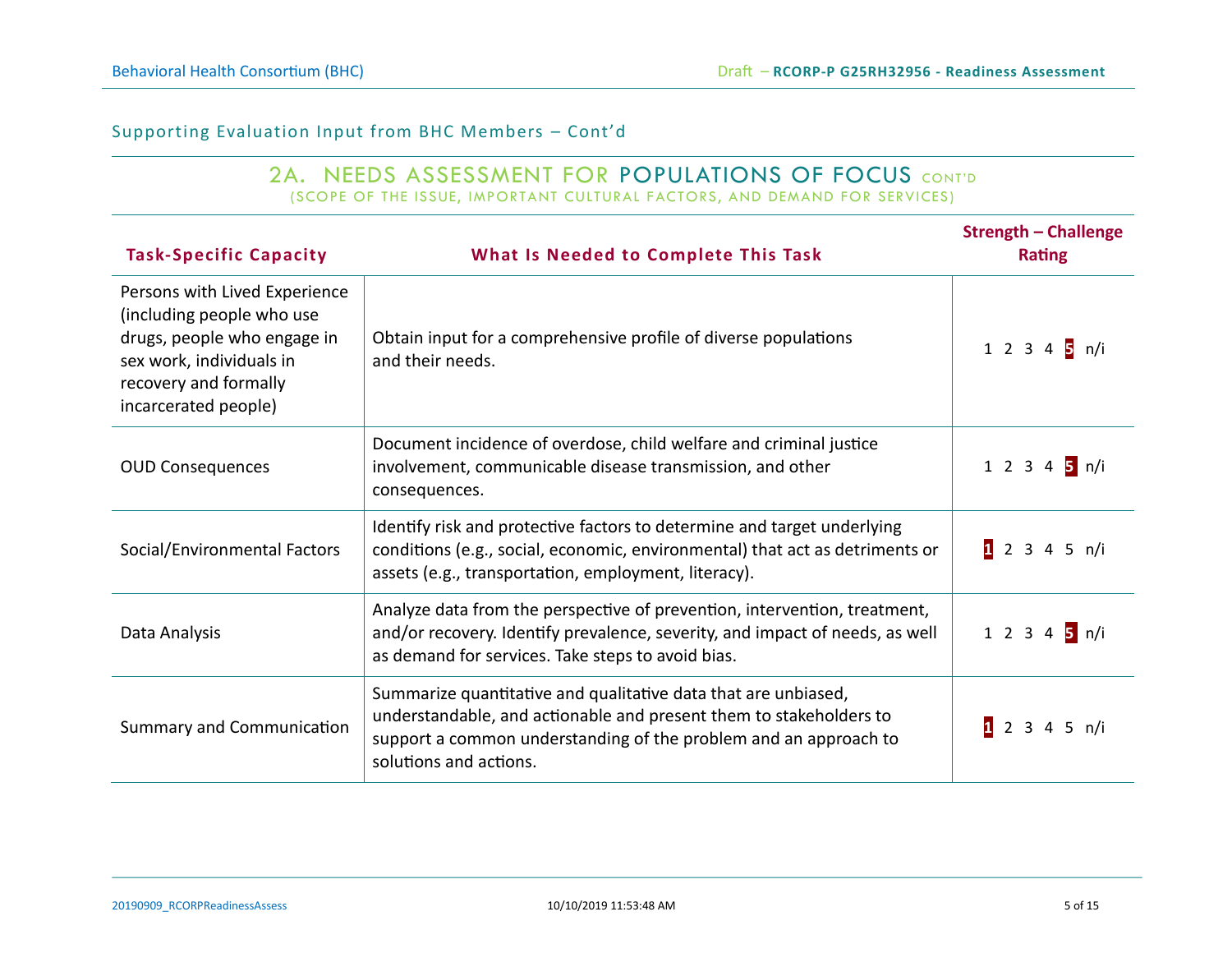#### 2A. NEEDS ASSESSMENT FOR POPULATIONS OF FOCUS CONT'D (SCOPE OF THE ISSUE, IMPORTANT CULTURAL FACTORS, AND DEMAND FOR SERVICES)

| <b>General Capacity</b>                   | <b>What Is Needed</b>                                                                                                                            | <b>Strength - Challenge</b><br><b>Rating</b> |
|-------------------------------------------|--------------------------------------------------------------------------------------------------------------------------------------------------|----------------------------------------------|
| Knowledge and Skills                      | Staff and others have adequate skills to complete the above tasks. Staff<br>have access to specific technical knowledge to complete their tasks. | 1 2 3 4 5 n/i                                |
| Key Informants and<br><b>Stakeholders</b> | Key informants and stakeholders have been identified and are available.                                                                          | 1 2 3 4 5 n/i                                |
| <b>Resource Utilization</b>               | Grantee has the ability to acquire, allocate, or leverage necessary<br>resources, including time, money, effort, and technology.                 | 1 2 3 4 $\frac{1}{5}$ n/i                    |
| Quantitative Data                         | State, county, or regional entity collects and shares relevant data.                                                                             | 12345 n/i                                    |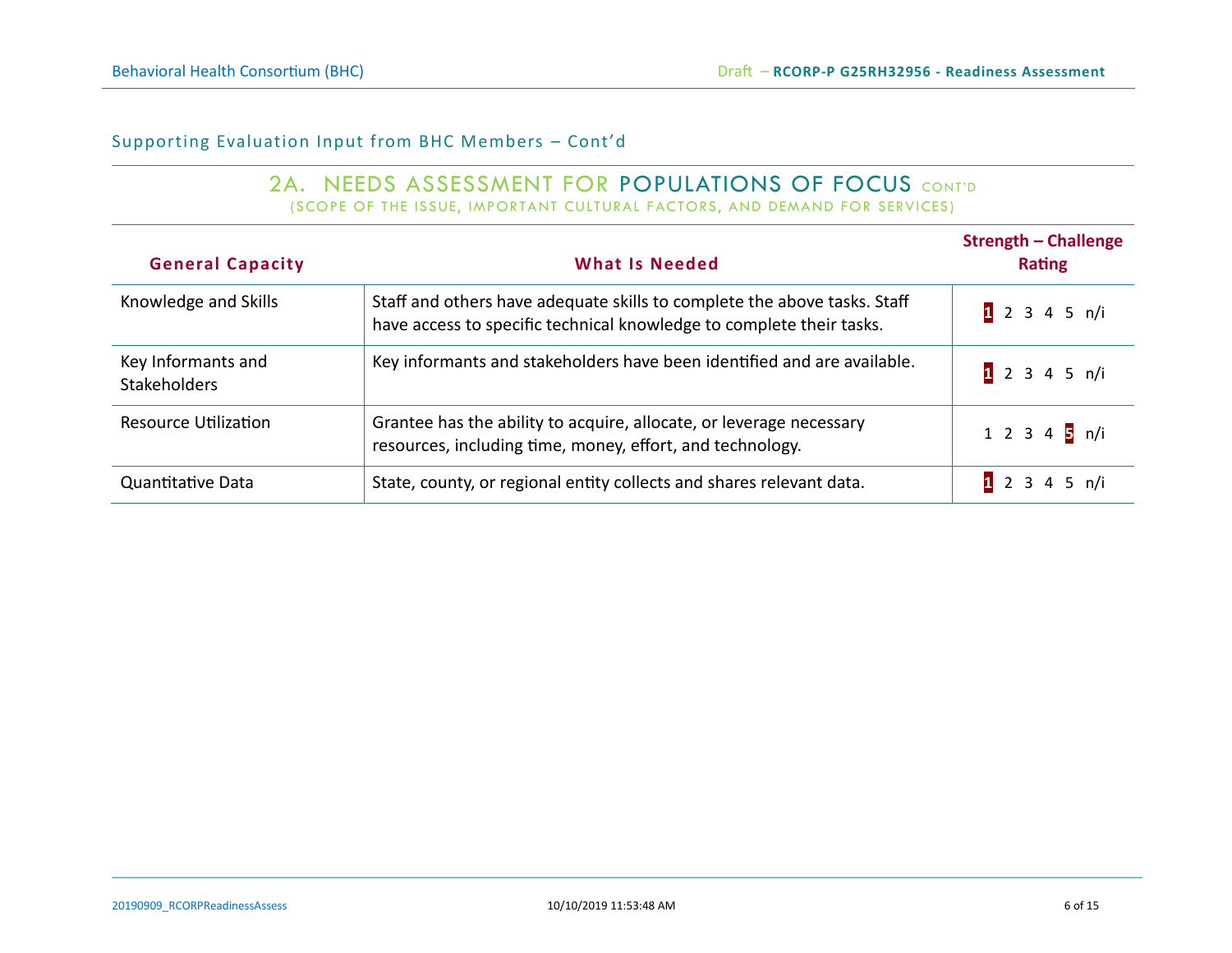## **2B. Needs Assessment – Service Systems - Summary of Strengths, Challenges & Actions**

Narrative

#### Supporting Evaluation Input from BHC Members

#### 2B. NEEDS ASSESSMENT FOR SERVICE SYSTEMS (SCOPE OF THE ISSUE, IMPORTANT CULTURAL FACTORS, AND DEMAND FOR SERVICES)

| <b>Task-Specific Capacity</b>                                              | What Is Needed to Complete This Task                                                                                                                                                                                                                    | <b>Strength - Challenge</b><br><b>Rating</b> |
|----------------------------------------------------------------------------|---------------------------------------------------------------------------------------------------------------------------------------------------------------------------------------------------------------------------------------------------------|----------------------------------------------|
| SUD Screening, Brief<br>Intervention, and Referral<br>to Treatment (SBIRT) | Identify access to care, current capacities, waiting lists, available levels of care,<br>funding, institutional arrangements, assets, strengths, opportunities, gaps,<br>constraints, and access to specific technical knowledge.                       | 1 2 3 4 $\frac{1}{5}$ n/i                    |
| <b>SUD Prevention</b>                                                      | Identify existing prevention efforts, current capacities, strategies being<br>implemented (direct or environmental), institutional arrangements, assets,<br>strengths, opportunities, gaps, constraints, and access to specific technical<br>knowledge. | 12345 n/i                                    |
| Peer Support                                                               | Identify existing peer support networks or efforts, current capacities,<br>institutional arrangements, assets, strength, opportunities, gaps, and<br>constraints.                                                                                       | 12345 n/i                                    |
| MAT                                                                        | Identify access to care, current capacities, waiting lists, available levels of care,<br>funding, institutional arrangements, assets, strengths, opportunities, gaps,<br>constraints, and access to specific technical knowledge.                       | 12345 n/i                                    |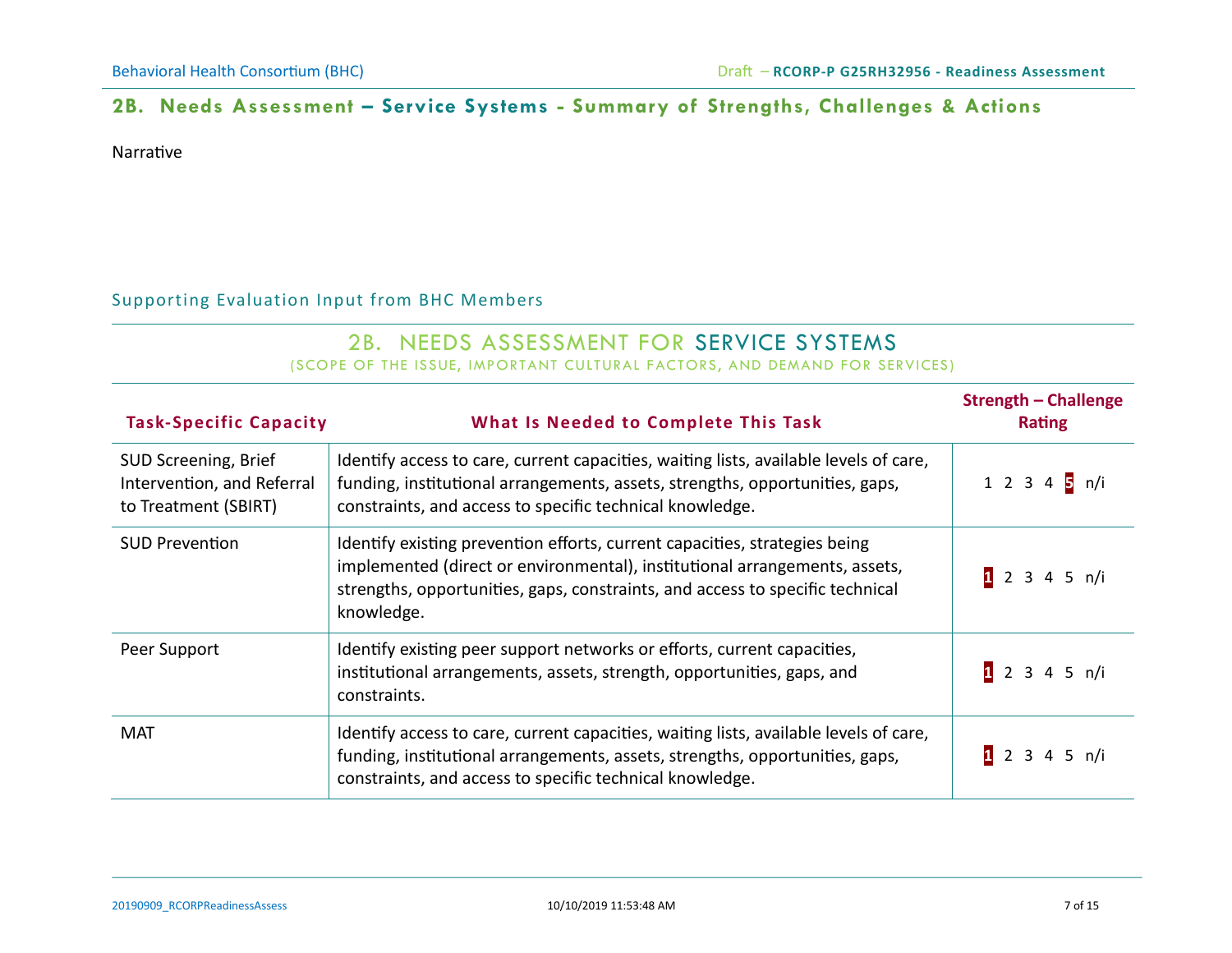#### 2B. NEEDS ASSESSMENT FOR SERVICE SYSTEMS CONT'D (SCOPE OF THE ISSUE, IMPORTANT CULTURAL FACTORS, AND DEMAND FOR SERVICES)

| <b>Task-Specific Capacity</b> | What Is Needed to Complete This Task                                                                                                                                                                                                                                                                                                                                                                                                                      | <b>Strength - Challenge</b><br><b>Rating</b> |
|-------------------------------|-----------------------------------------------------------------------------------------------------------------------------------------------------------------------------------------------------------------------------------------------------------------------------------------------------------------------------------------------------------------------------------------------------------------------------------------------------------|----------------------------------------------|
| <b>Primary Care</b>           | Identify access to care, institutional arrangements, assets, strengths,<br>opportunities, gaps, and constraints. Determine the need for specific services,<br>such as universal screening (e.g., SBIRT); targeted screening of vulnerable<br>populations (e.g., pain patients, patients with comorbid conditions); and<br>specific settings, such as patient-centered medical homes (PCMHs) or primary<br>care and behavioral health integration (PCBHI). | 12345 n/i                                    |
| Pain Care                     | Describe access to care, institutional arrangements, assets, strengths, gaps, and<br>constraints.                                                                                                                                                                                                                                                                                                                                                         | 1 2 3 4 5 n/i                                |
| Hospitals                     | Describe access to care, institutional arrangements, assets, strengths,<br>opportunities, gaps, constraints, targeted services (e.g., universal screening,<br>SBIRT) for all populations, and targeted screening of vulnerable populations<br>(e.g., those in PCMHs and PCBHI).                                                                                                                                                                           | 12345 n/i                                    |
| ED and First Responders       | Describe access to care on discharge, institutional arrangements, assets,<br>strengths, opportunities, gaps, and constraints. Specify services such as first<br>responder and ED OUD intervention, engagement, peer recovery (e.g., Anchor<br>Model), universal screening (e.g., SBIRT) for all populations, and targeted<br>screening of vulnerable populations (e.g., pain patients).                                                                   | 12345 n/i                                    |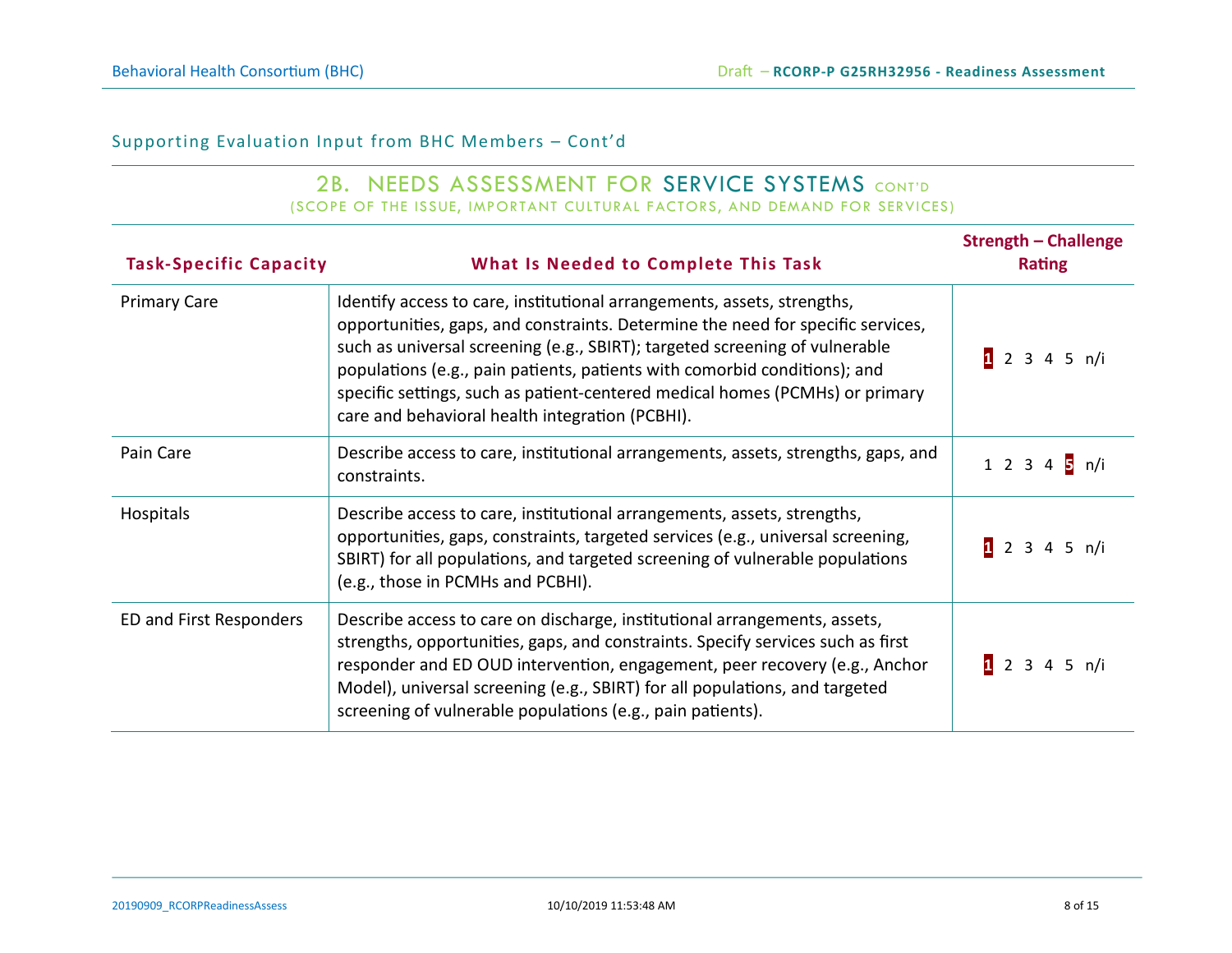#### 2B. NEEDS ASSESSMENT FOR SERVICE SYSTEMS CONT'D (SCOPE OF THE ISSUE, IMPORTANT CULTURAL FACTORS, AND DEMAND FOR SERVICES)

| Task-Specific<br>Capacity      | What Is Needed to Complete This Task                                                                                                                                                                                              | <b>Strength - Challenge</b><br><b>Rating</b> |
|--------------------------------|-----------------------------------------------------------------------------------------------------------------------------------------------------------------------------------------------------------------------------------|----------------------------------------------|
| <b>Mental Health</b>           | Identify access to care, current capacities, waiting lists, available levels of care,<br>funding, institutional arrangements, assets, strengths, opportunities, gaps,<br>constraints, and access to specific technical knowledge. | 12345 n/i                                    |
| <b>Financial Resources</b>     | Identify existing federal, state, and local resources that could be leveraged and<br>maximized.                                                                                                                                   | 1 2 3 4 5 n/i                                |
| <b>Gaps in Needed Services</b> | Estimate prevalence of and demand for OUD services.                                                                                                                                                                               | 1 2 3 4 5 n/i                                |
| Dissemination of Findings      | Identify assets for and gaps in the service systems and summarize information.<br>Consider service systems asset and need mapping.                                                                                                | 1 2 3 4 5 n/i                                |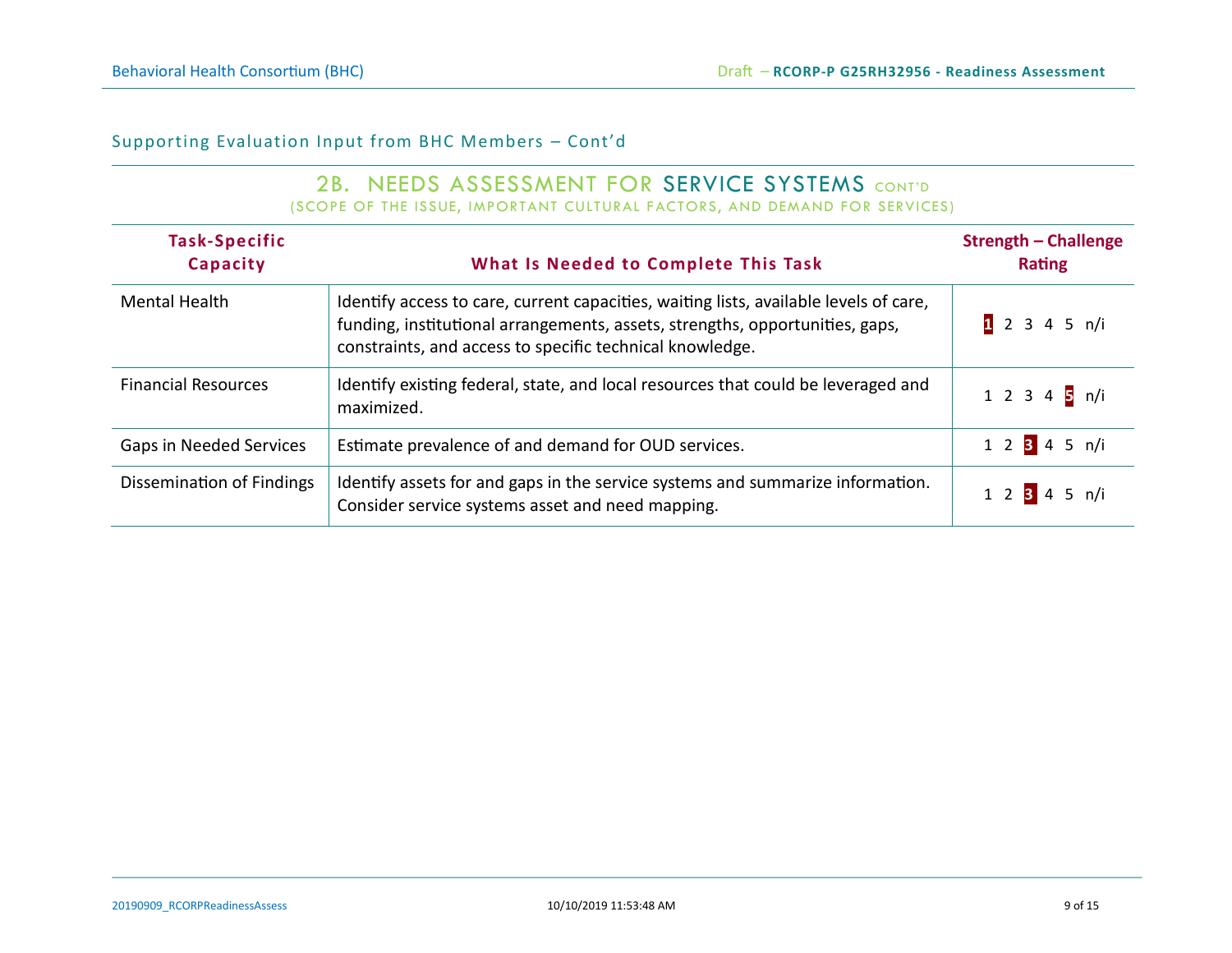#### 2B. NEEDS ASSESSMENT FOR SERVICE SYSTEMS CONT'D (SCOPE OF THE ISSUE, IMPORTANT CULTURAL FACTORS, AND DEMAND FOR SERVICES)

| General<br>Capacity                         | <b>What Is Needed</b>                                                   | <b>Strength - Challenge</b><br><b>Rating</b> |
|---------------------------------------------|-------------------------------------------------------------------------|----------------------------------------------|
| Knowledge and Skills                        | Staff and others have adequate skills and specific technical knowledge. | 1 2 3 4 5 n/i                                |
| Key Informants and<br><b>Stakeholders</b>   | Key informants and stakeholders have been identified and are available. | 1 2 3 4 5 n/i                                |
| <b>Quantitative and Qualitative</b><br>Data | Regional entities share relevant data and experiences.                  | 1 2 3 4 5 n/i                                |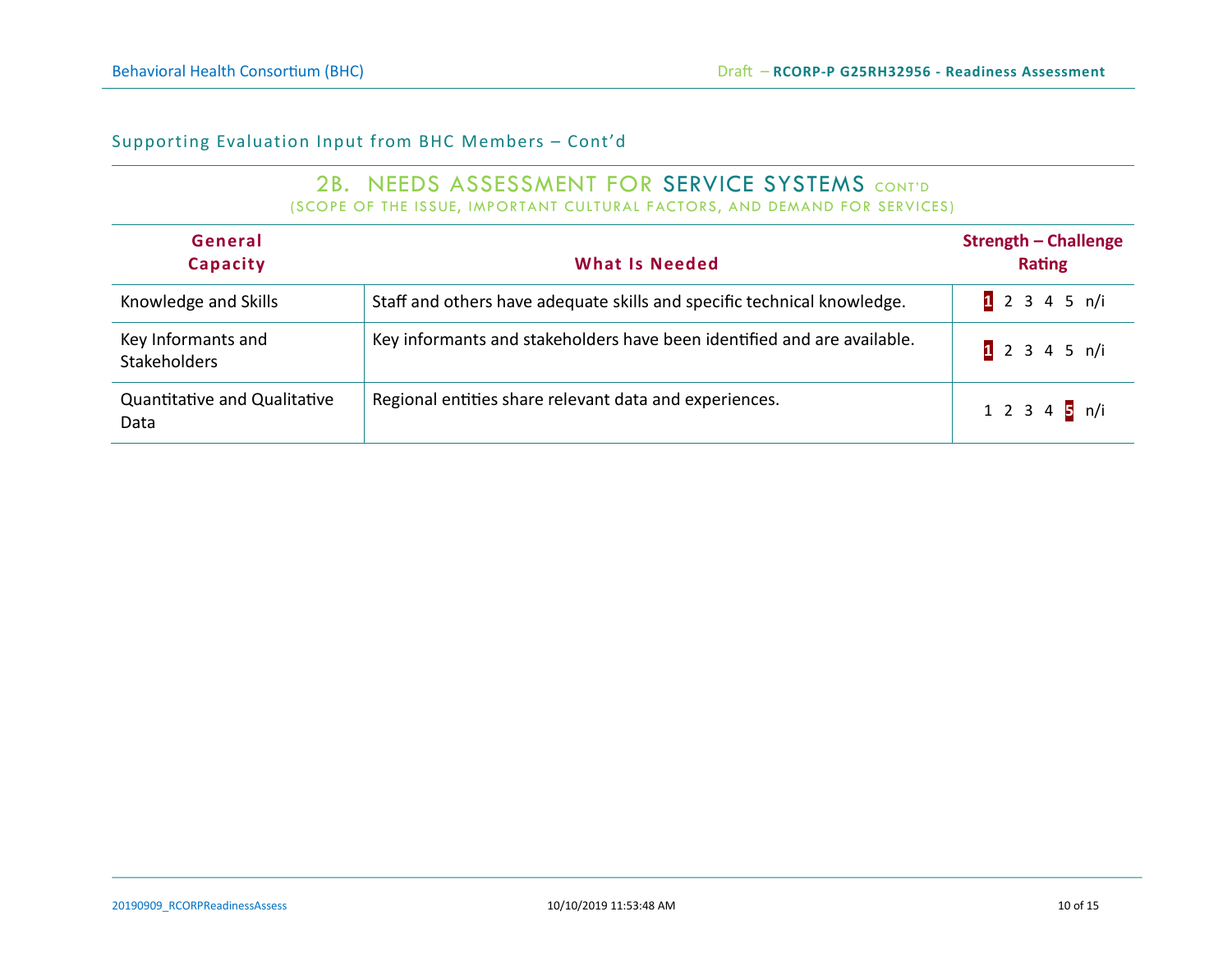### **2C. Needs Assessment – Workforce - Summary of Strengths, Challenges & Actions**

Narrative

#### Supporting Evaluation Input from BHC Members

#### 2C. NEEDS ASSESSMENT FOR WORKFORCE (WORKFORCE NEEDS ASSESSMENT AND PLANNING PROCESS)

| <b>Task-Specific Capacity</b>                                           | What Is Needed to Complete This Task                                                                                                                                      | <b>Strength - Challenge</b><br><b>Rating</b> |
|-------------------------------------------------------------------------|---------------------------------------------------------------------------------------------------------------------------------------------------------------------------|----------------------------------------------|
| Workforce to Be<br>Mobilized for This Effort                            | Identify the types of workers and areas of workforce shortage and surplus.                                                                                                | 1 2 3 4 5 n/i                                |
| <b>Necessary Core</b><br>Competencies                                   | Identify services to be delivered and necessary competencies for each type of<br>worker. Estimate gaps in knowledge and skills.                                           | 1 2 3 4 5 n/i                                |
| <b>Necessary Credentialing</b>                                          | Estimate service demands and gaps in the workforce (e.g., waivered MAT<br>prescribers). Estimate number of needed credentialed providers.                                 | 1 2 3 4 5 n/i                                |
| Adoption of Evidence-<br><b>Based Practices (EBPs)</b><br>With Fidelity | Identify EBPs, identify necessary competencies, and estimate gaps in knowledge<br>and skills. Identify necessary capacity building for sustainable EBP<br>implementation. | 12345 n/i                                    |
| Resources to Support<br>Workforce                                       | Identify training and TA resources that can support ongoing workforce<br>development.                                                                                     | 1 2 3 4 5 n/i                                |
| Key Issues                                                              | Identify key workforce issues (e.g., no waivered MAT prescribers, insufficient<br>high-level staff, high turnover rate/low retention, inadequate delivery of EBPs).       | 1 2 3 4 5 n/i                                |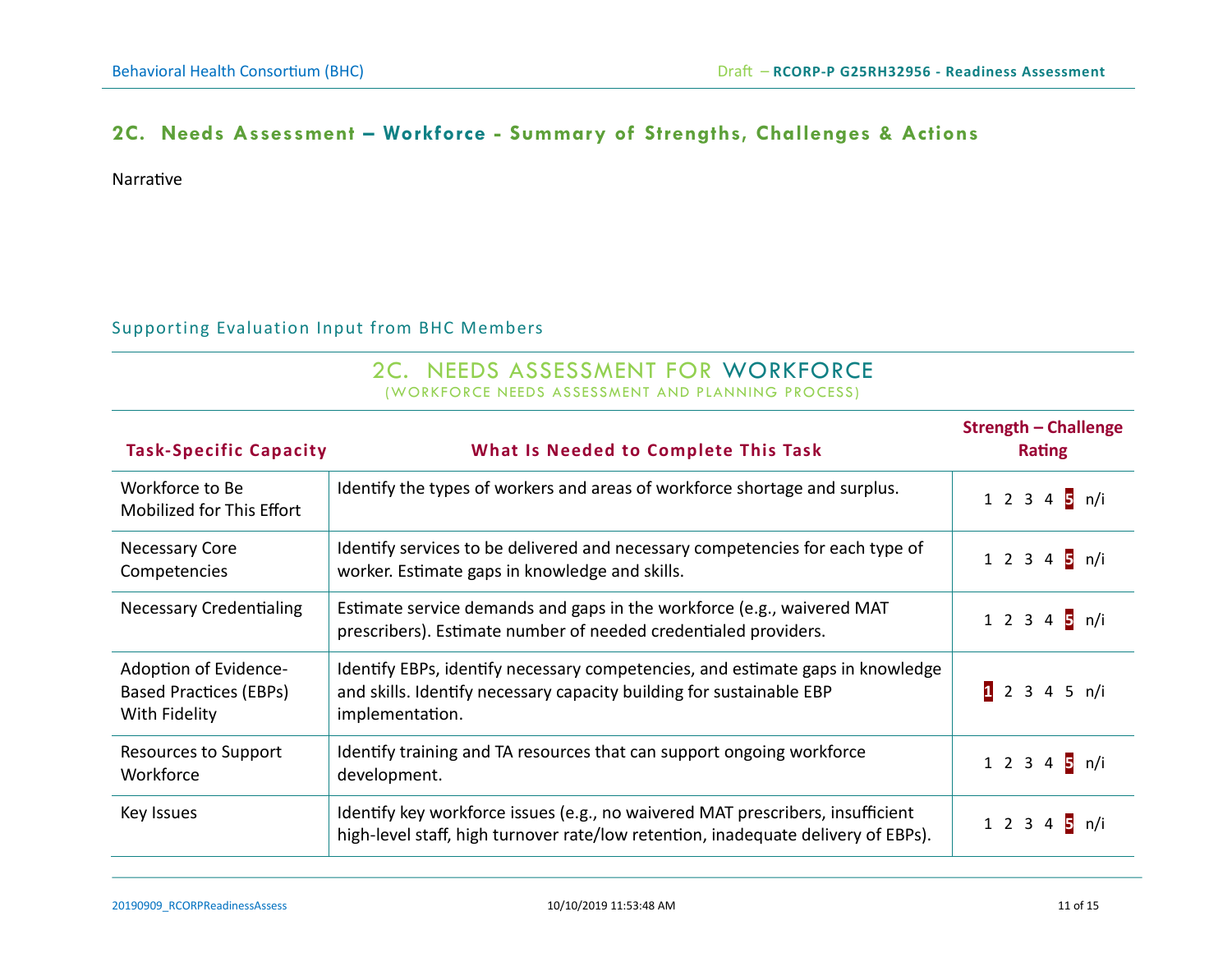#### 2C. NEEDS ASSESSMENT FOR WORKFORCE CONT'D (WORKFORCE NEEDS ASSESSMENT AND PLANNING PROCESS)

| <b>General Capacity</b>                     | <b>What Is Needed</b>                                                   | <b>Strength - Challenge</b><br><b>Rating</b> |
|---------------------------------------------|-------------------------------------------------------------------------|----------------------------------------------|
| Knowledge and Skills                        | Staff and others have adequate skills and specific technical knowledge. | 1 2 3 4 $\frac{1}{5}$ n/i                    |
| Key Informants and<br><b>Stakeholders</b>   | Key informants and stakeholders have been identified and are available. | 1 2 3 4 5 n/i                                |
| <b>Quantitative and Qualitative</b><br>Data | Regional entities share relevant data and experiences.                  | 1 2 3 4 5 n/i                                |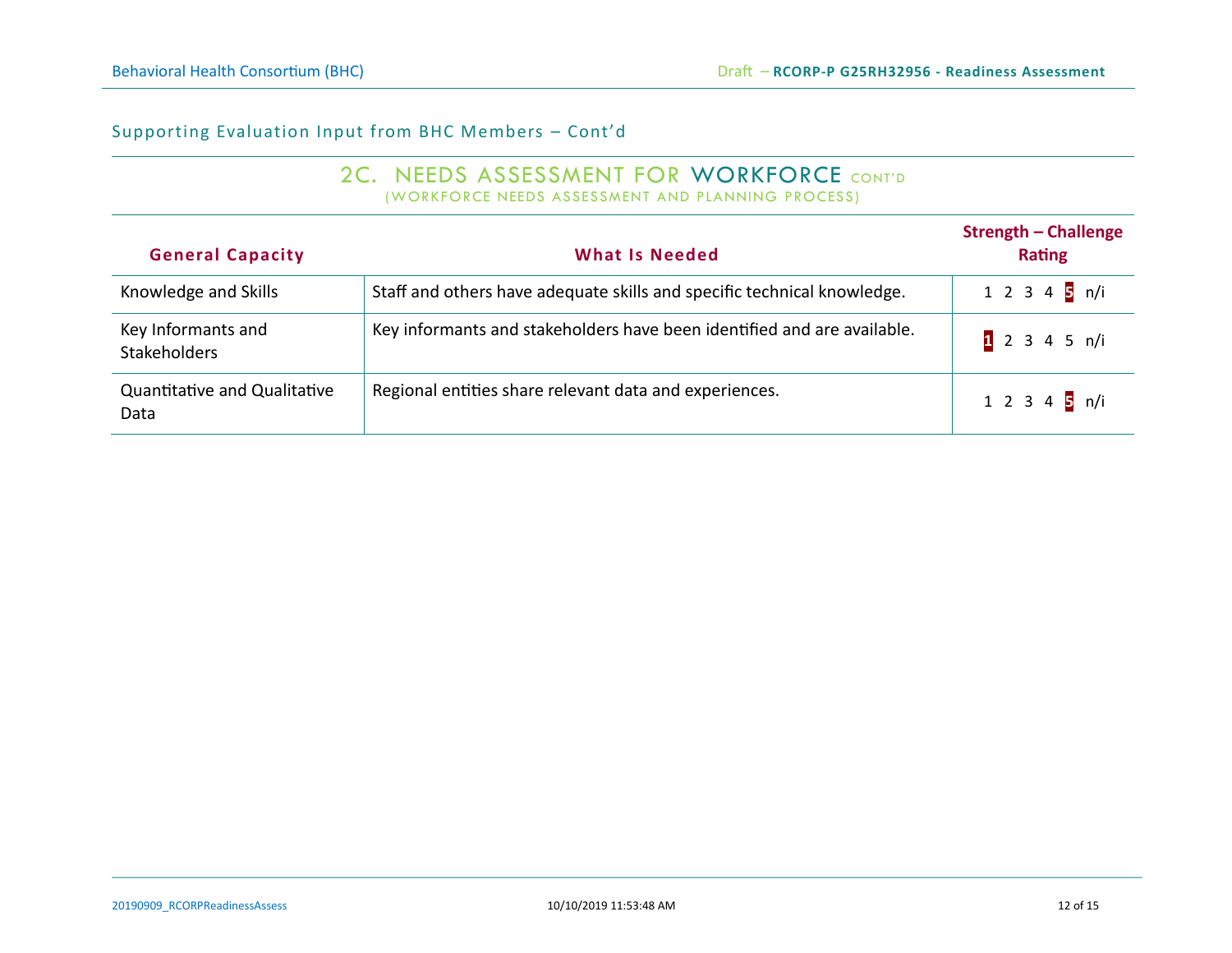# **2d. Needs Assessment – Priority Setting - Summary of Strengths, Challenges & Actions**

Narrative

#### Supporting Evaluation Input from BHC Members

# 2D. NEEDS ASSESSMENT FOR PRIORITY SETTING

(RECOGNIZE THAT PRIORITY SETTING IS INTRINSICALLY POLITICAL BECAUSE IT GUIDES RESOURCE ALLOCATION)

| <b>Task-Specific Capacity</b>         | What Is Needed to Complete This Task                                                                                                                                   | <b>Strength - Challenge</b><br><b>Rating</b> |
|---------------------------------------|------------------------------------------------------------------------------------------------------------------------------------------------------------------------|----------------------------------------------|
| Defined Scope of<br>Priorities        | Determine prevention, intervention, treatment, and/or recovery support.                                                                                                | 12345 n/i                                    |
| <b>Method for Priority</b><br>Setting | Use a predetermined, priority-setting process and process facilitation.                                                                                                | 1 2 3 4 5 n/i                                |
| <b>Methodologies</b>                  | Analyze quantifiable data. Use interpretive assessments based on views of<br>informed stakeholders and data relevant to intended outcomes.                             | 1 2 3 4 5 n/i                                |
| Values                                | Commit to equitable distribution of resources, transparency in the process, and<br>stakeholder concurrence.                                                            | 1 2 3 4 5 n/i                                |
| Concurrence                           | Use a defined process to facilitate consortium member concurrence. Include<br>meaningful input from persons with lived experience and other community<br>stakeholders. | 1 2 3 4 5 n/i                                |
| Dissemination of Findings             | Summarize priorities and present them in a manner that is unbiased and<br>understandable and that supports actionable solutions.                                       | 1 2 3 4 5 n/i                                |